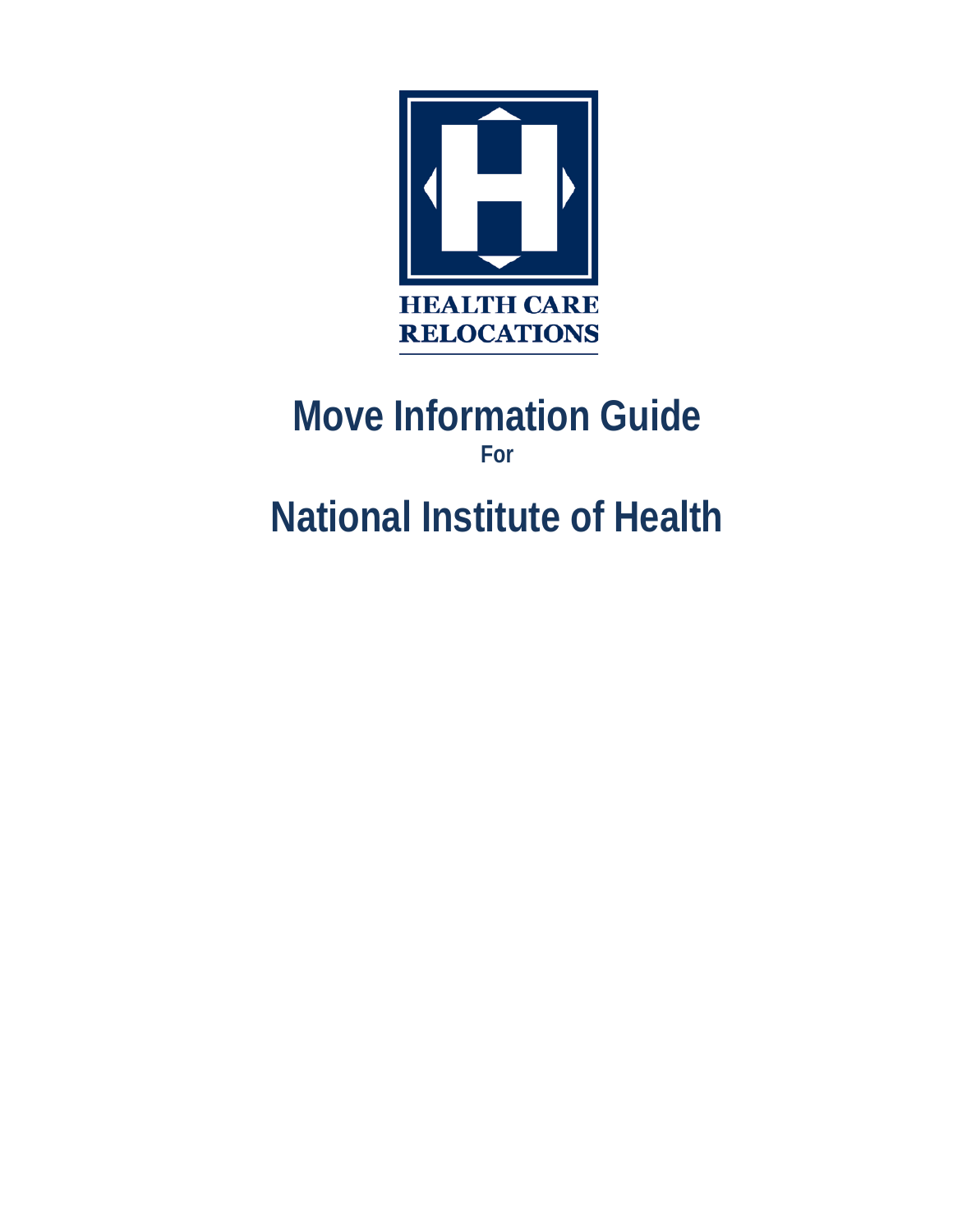## **TABLE OF CONTENTS**

## **1. General Information**

#### **2. Packing Instructions and Materials**

- $\triangleright$  Packing Instructions
- $\triangleright$  Gondolas
- $\triangleright$  Red Totes
- $\triangleright$  Speedpacks
- $\triangleright$  Bubble Wrap

#### **3. Wet Labs**

- $\geq$  Glassware Packing Instructions<br>  $\geq$  Solutions and Non-volatile Cher
- $\geq$  Solutions and Non-volatile Chemicals<br>  $\geq$  Bench-Top Equipment
- Bench-Top Equipment
- > Large Equipment & Floor Model Equipment
- **EXECUTE:** Refrigerators & Freezers
- $\triangleright$  Centrifuges<br> $\triangleright$  Biosafety Ca
- Biosafety Cabinets
- Electrophysiology Riggs & Towers
- > Microscopes
- $\triangleright$  Chemicals
- $\triangleright$  Hot Labs
- $\triangleright$  Biohazards

#### **4. Labeling Instructions and Materials**

- > HCR Labels
- $\triangleright$  Label Instructions
- $\triangleright$  Placement of Labels

#### **5. Delivery of Moving Equipment**

#### **6. Private Offices, Workstations, & Common Areas**

- $\triangleright$  Filing Cabinets
- Personal Belongings
- $\triangleright$  Plants
- Water Coolers

#### **7. Computer Equipment & Telephones**

- ▶ Computer Labeling
- > Large Zip Lock Computer Bags
- → Computer Disconnect / Reconnect
- Physical Relocation of IT Devices
- $\triangleright$  Telephones
- $\triangleright$  Printers and Copiers

#### **8. Post Move**

- $\triangleright$  Equipment Pick up
- ▶ Reporting Damages
- Lost & Found

## **9. Contacting HCR during the relocation**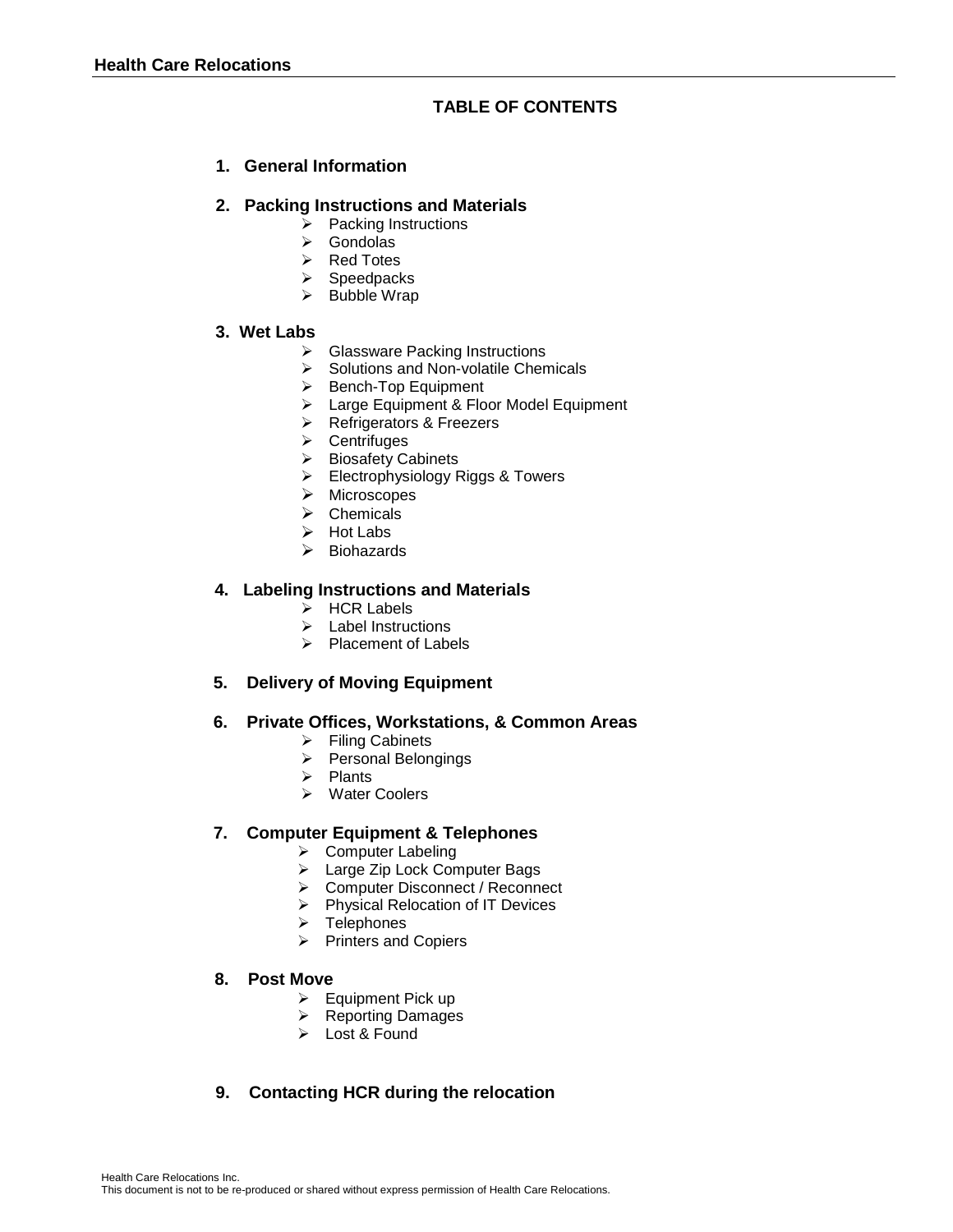#### **1. General Information**

This move guide has been specifically written for the staff of NIH. Please share this information with your colleagues as it contains important information that every individual in your department should be familiar with to ensure the success of your move.

For additional information, please visit our website at [www.hcr-moves.com.](http://www.hcr-moves.com/) The direct link to our packing video is: <http://www.hcr-moves.com/pages/packing.html>

If you should have any questions or concerns, please feel free to e-mail Jason Card at iay@hcr-moves.com.

We want everyone to consider Health Care Relocations (HCR) as part of their relocation team. Below are some guidelines and recommendations to help ensure your transition to the new building is a success.

- $\triangleright$  Begin the sorting of items and discarding those that are redundant
- $\triangleright$  HCR will pack and unpack in HCR provided equipment with user assistance. HCR will assist staff in packing items that are too heavy. Staff will be responsible for packing their desk contents and personal items.
- $\triangleright$  \*\*HCR will not relocate any compressed gas cylinders.
- $\triangleright$  Label all items to be relocated with the HCR-provided move labels.
- $\triangleright$  Ensure the correct room number, floor, and department are clearly shown.
- $\triangleright$  Most office furniture is new and will be installed prior to the move. If you have furniture that has been approved to move each piece must have a completed move label on it.
- $\triangleright$  Be ready to relocate all non-essential and essential items at their scheduled times.
- $\triangleright$  Ensure knowledgeable staff are available at both the old and new locations to answer questions on move day
- $\triangleright$  Designate a main contact to work with HCR at both the old and new sites.

#### **2. Packing Instructions & Materials**

#### **Packing Instructions**

Health Care Relocations has been inside every room that is relocating to your new facility and has determined the amount of equipment required for this relocation. HCR Gondolas and Red Totes will arrive prior to your move. Most items within your facility will move on the HCR Gondolas, please use them to their maximum capacity.

When packing personal item please ensure that previous labels have been removed prior to packing the Gondolas and Red Totes. HCR will pick up the empty equipment 24hours after it arrives at your new department. As soon as possible, please unpack your personal items and place the empty equipment in the hall so it can be picked up by HCR staff and re-distributed to the next department.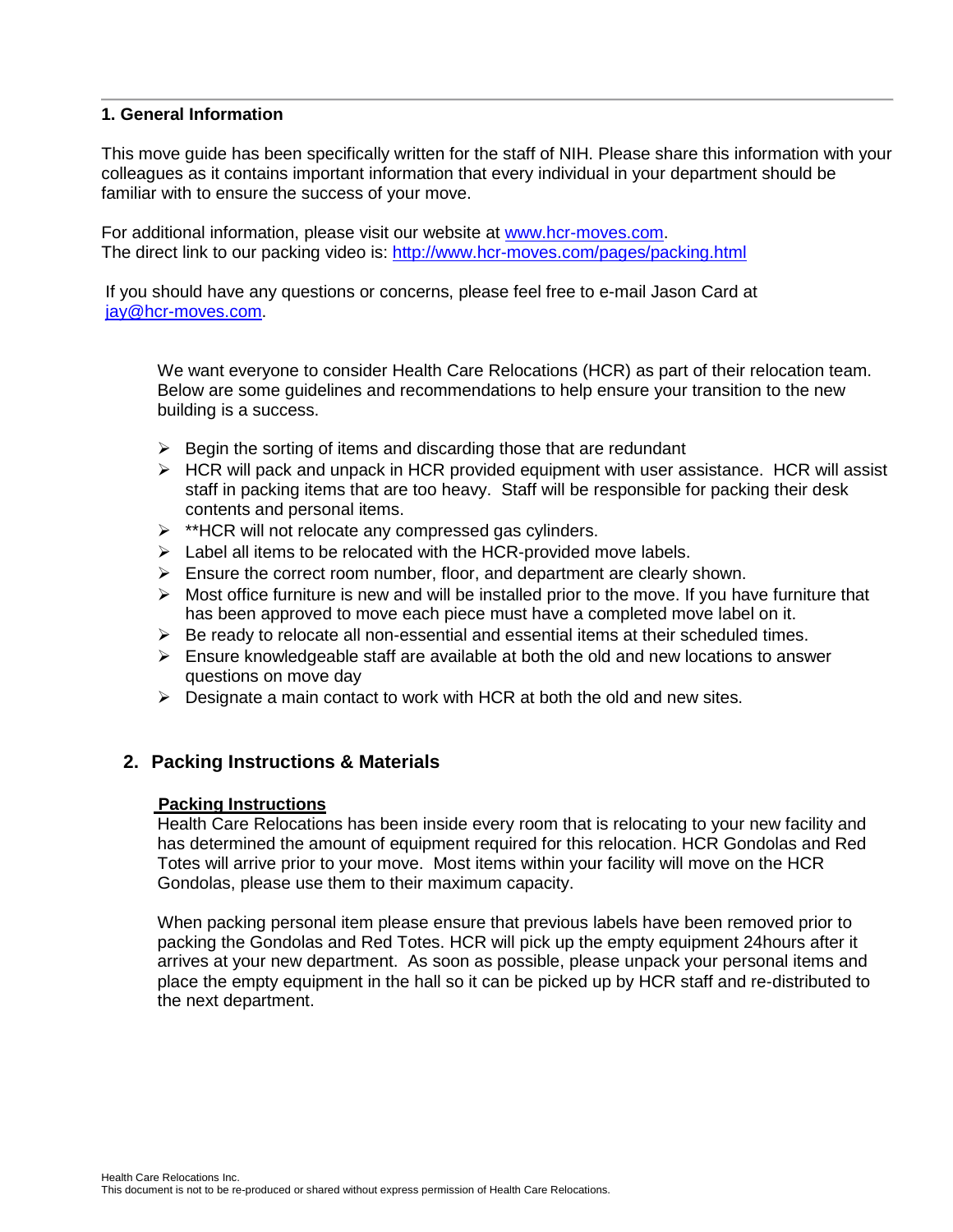## **Gondolas**

These mobile plastic units and are perfect for moving almost everything! Most items relocating to your new area will travel on this type of equipment. Gondolas should be packed full, remembering that their contents should all be destined for the same office, exam room or workstation.

Once the Gondolas are packed, the plastic front should be closed and snapped shut. HCR recognizes the need for confidentiality within your facility. Once your relocation begins all materials being moved will be within our sight and reach at all times.



- $\triangleright$  Completely mobile for loading and unloading.
- $\triangleright$  Contents are visible when packed.
- $\triangleright$  Exceptional for files, books, binders, bench-top lab equipment, glassware, supplies etc.
- $\triangleright$  Health and safety issues.
- $\triangleright$  Size 4' x 4' x 2'.

 $\triangleright$  Clear plastic, domed and Velcro cover to ensure safe transport of items.

#### **HCR** Gondola®

## **Red Totes**

Red Totes are great for small items and loose desk contents.. If you require a little extra space in the Red Tote, flip the top cover over for additional packing room.

## **Please, do not over-pack the Red Totes. Totes must have a lid on them, in order to be stacked.**



 $\triangleright$  Clean, lightweight and reusable.

- $\triangleright$  Strong plastic.
- $\triangleright$  Water tight.
- $\triangleright$  Can be sealed for security.
- $\triangleright$  Stackable and easy to label.
- $\triangleright$  Size 27" x 18" x 13".
- $\triangleright$  Usually two per office.

**Note: Each Red Tote must have destination label applied to at least one end. Please do not place labels on the top, as they will be stacked for transport.** 

 **Please do not place files, binders, glassware or books in the Red Totes – they belong on the Gondolas**

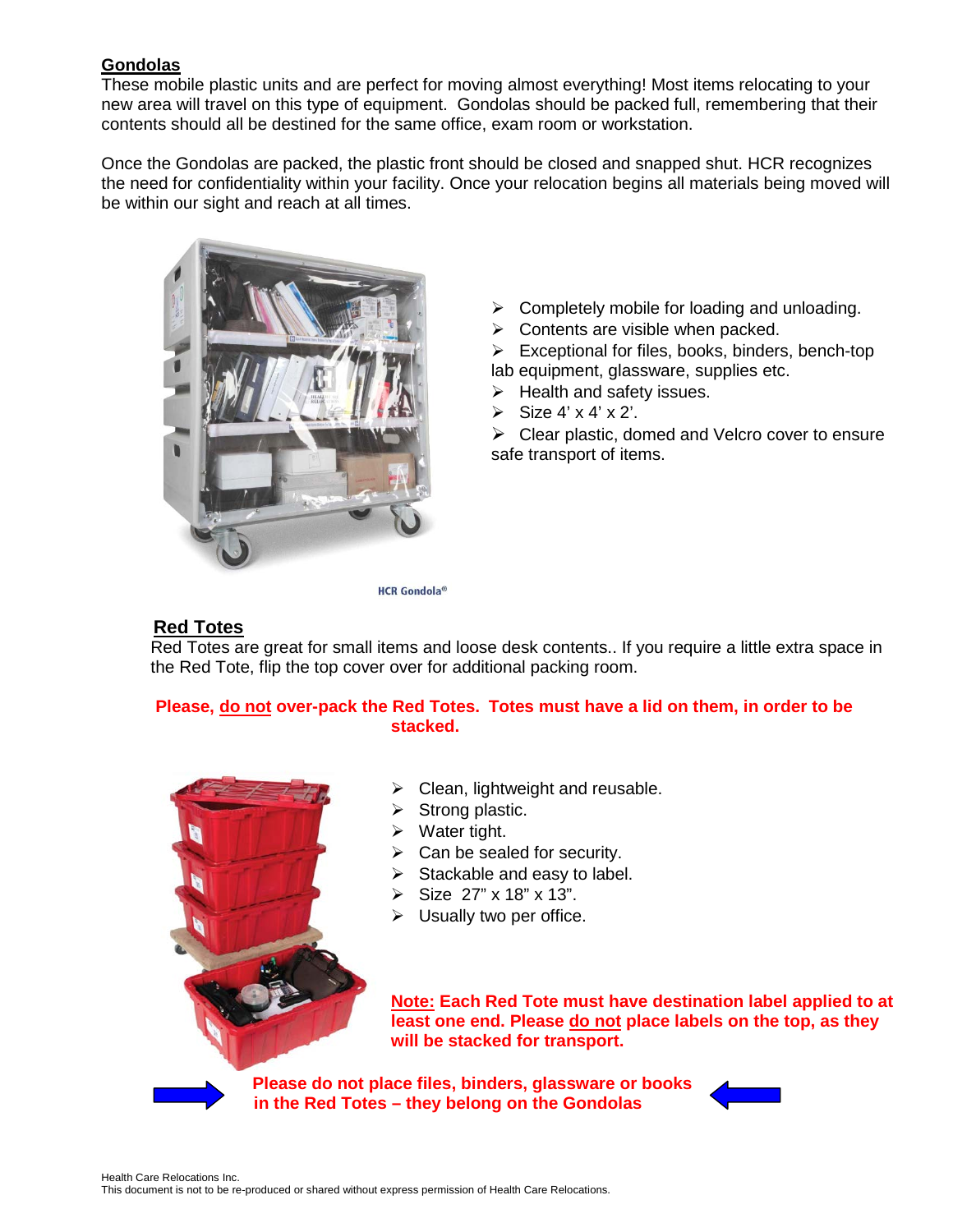## **Speedpacks**

Primarily used by HCR staff to pack the types of equipment that you simply need to have disconnected labeled and ready to move. Any items moving from your department that are too large to fit onto one of the Gondola shelves or into a Red Tote will be packed by HCR staff.

**Note: one exception is that, Speedpacks are sometimes given out to laboratory staff to pack bulk storage items and supplies.**



 $\geq 40$ " x 27" x 29" (W x D x H)

 $\triangleright$  Made of plastic and cleaned regularly for health and safety precautions

 $\triangleright$  Packed for safe handling by HCR

 $\triangleright$  Securely cushioned using blankets around items to ensure protection during transportation

 $\triangleright$  Used to transport larger fragile items, such as computers, and large/heavy bench top equipment.

 $\triangleright$  Good for bulk storage items, framed pictures, etc.

#### **Bubble Wrap**

HCR will provide bubble wrap for safe packing of all glassware and other fragile items. Bubble wrap is also used as a space filler for items being shipped in refrigerators and freezers.

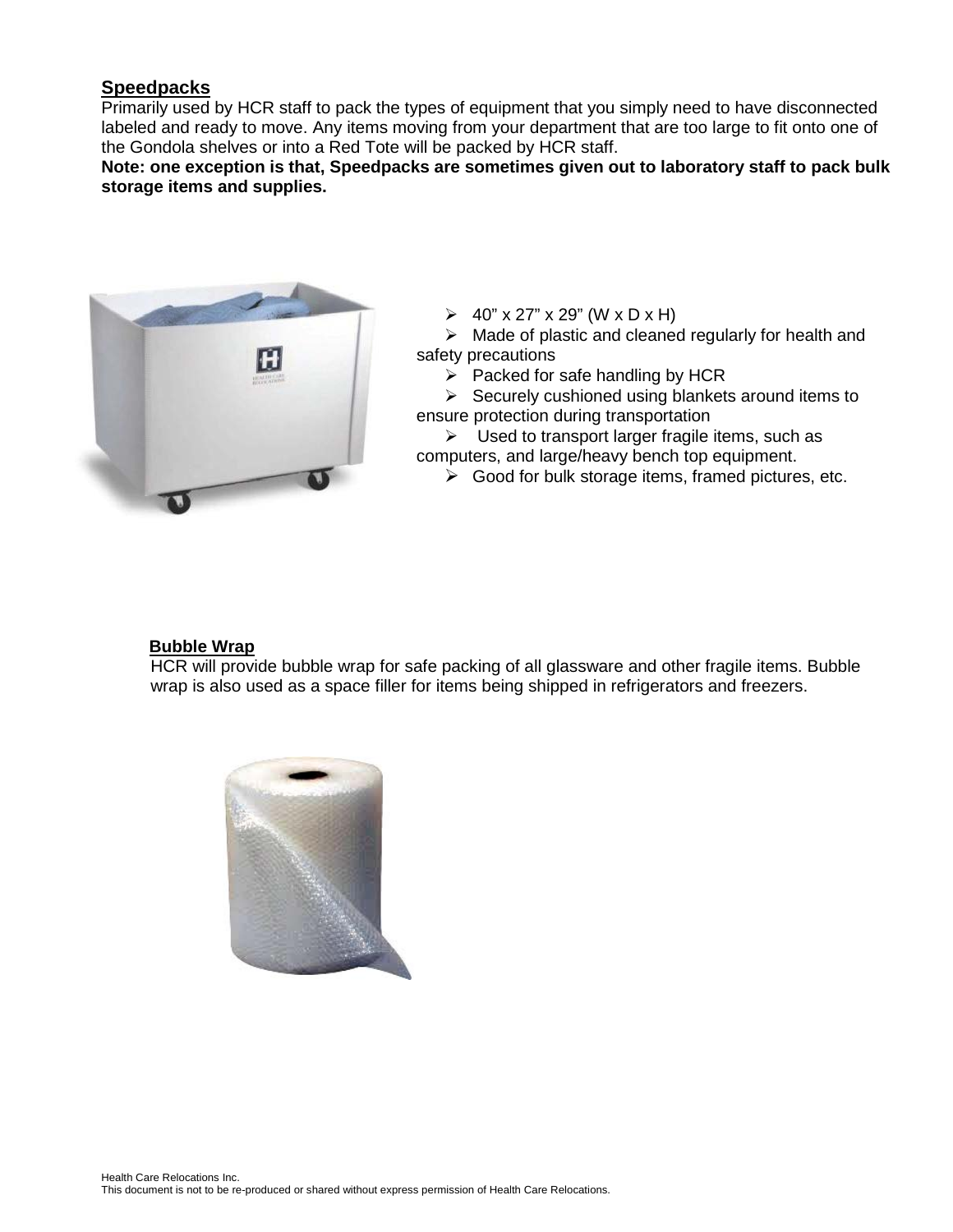## **3. Wet Labs**

#### **Glassware Packing Instructions**



Glassware should be placed on the Gondola shelves for safe transfer. It's best to wrap every second piece placed on the shelves with bubble wrap, so they are not bumping up against one another. Also, pack the shelves tightly, to prevent pieces from tipping over and rolling around during transfer.

#### **Solutions and Non-volatile Chemicals**



Solutions and non-volatile chemicals will be packed in the red totes by HCR.

#### **Bench-Top Equipment**



 Bench-top equipment can be loaded onto the Gondola shelves and therefore do not require labeling other than the label on the Gondola itself. However if you want HCR to pack the equipment each piece must have a completed move label on it.

 Equipment that is too large to fit onto the Gondola shelf or is too heavy for you or your staff to lift, simply label it and HCR staff will ensure that it is safely packed for transfer.

 It is a good idea to take a photo of each piece of equipment and place a photocopy in the exact position you would like the equipment placed at the new facility.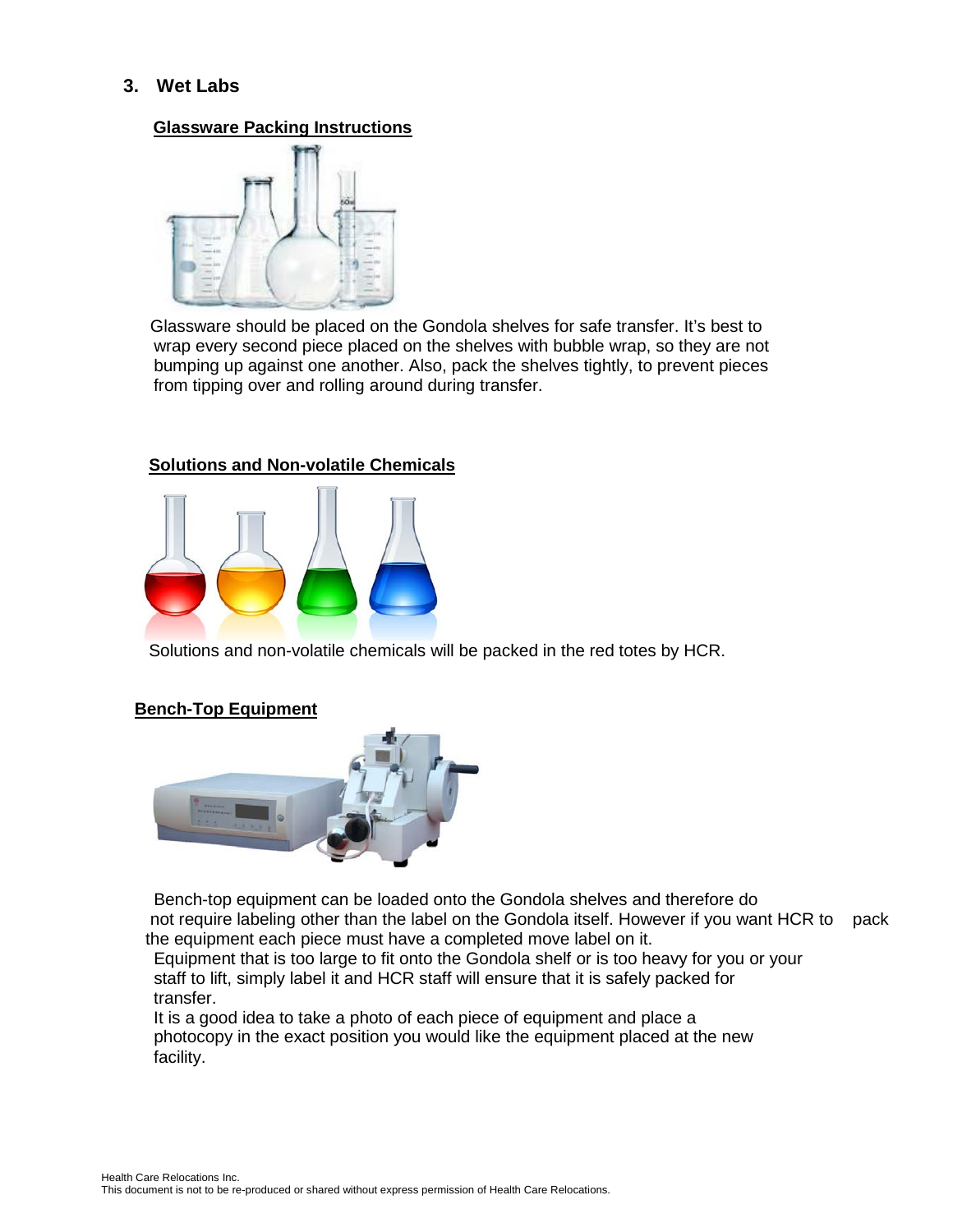## **Large Equipment and Floor Model Equipment**



Please ensure that all large pieces of equipment are labeled correctly and that HCR staff are aware of its exact location, if it currently resides somewhere other than your lab.

It is a good idea to have a photocopied picture of each of these pieces of equipment taped to the wall at the new facility in the exact location where you would like them to be placed.

#### **Refrigerators/Freezers**

- $\triangleright$  All contents must be in leak proof containers and secure (e.g. No open containers are allowed in the refrigerator/freezers. Lids must be closed tightly)
- $\triangleright$  Remaining items can be pushed to the back of the shelf. HCR will provide bubble wrap to fill the remaining space.
- $\triangleright$  Like other equipment freezers must be surface decontaminated and labeled accordingly.
- $\triangleright$  HCR will unplug fridges and freezers just prior to moving them and immediately plug them back in once they have been relocated.
- $\triangleright$  Refrigerators will be emptied onto gondolas or into red totes prior to being relocated.
- $\triangleright$  Please ensure the contents of the refrigerators are prepared appropriately for unpacking and transport

#### **Centrifuges**

- $\triangleright$  It is the lab's responsibility to prepare, decontaminate and properly label centrifuges for relocation.
- $\triangleright$  Centrifuges should never be moved with a rotor inside. Please remove the rotor and safely pack it.
- $\triangleright$  Small bench top centrifuges can be packed on gondolas.
- $\triangleright$  Large bench top and/or floor standing centrifuges must be decontaminated and labeled and will be relocated by HCR.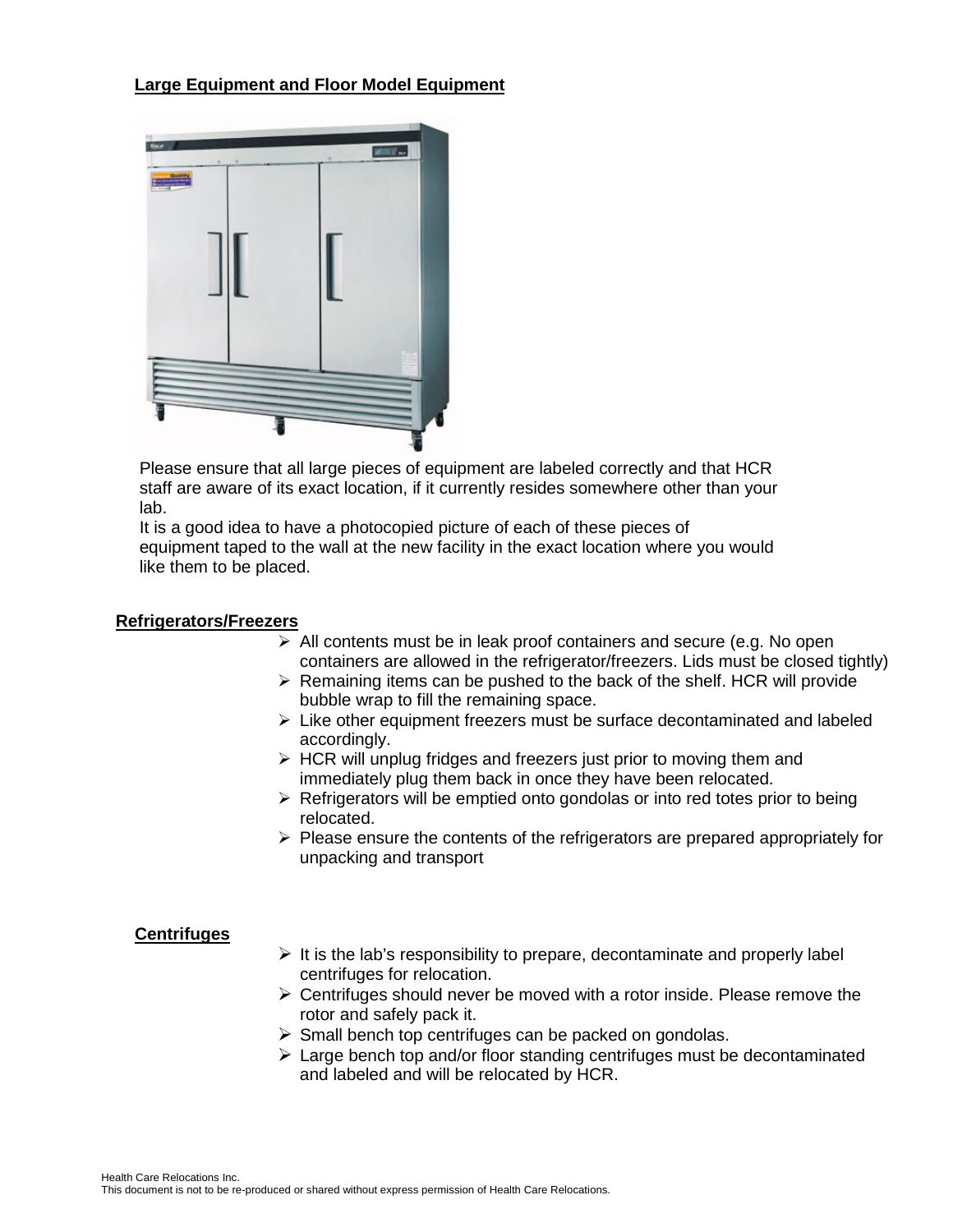#### **Bio-Safety Cabinets**

- $\triangleright$  It is the lab's responsibility to remove all items from biosafety cabinets and clean the working surface.
- $\triangleright$  A vendor will come in prior to the move to properly decontaminate biosafety cabinets and also recertify them once they have been relocated to the new facility.

## **Electrophysiology Rigs & Towers**

- $\triangleright$  It is the lab's responsibility to disassemble and safely pack all electrophysiology rigs and towers for transport.
- $\triangleright$  All items need to be removed from the faraday cage area and the faraday cage must be disassembled in order to move.
- $\triangleright$  The air table top is to be removed and all items must be removed from the table top.
- $\triangleright$  Tall towers need to have all components removed.
- $\triangleright$  Short towers can stay together, all wires and cables need to be disconnected and safely tucked inside the tower, once complete HCR will stretch wrap the tower for safe transfer.

#### **Microscopes**



 $\triangleright$  Microscopes will be moved by specialty vendor

#### **Chemicals**



HCR will pack chemicals, with direction from NIH lab staff. We will follow the direction of lab staff and follow NIH Protocol as directed by NIH**.**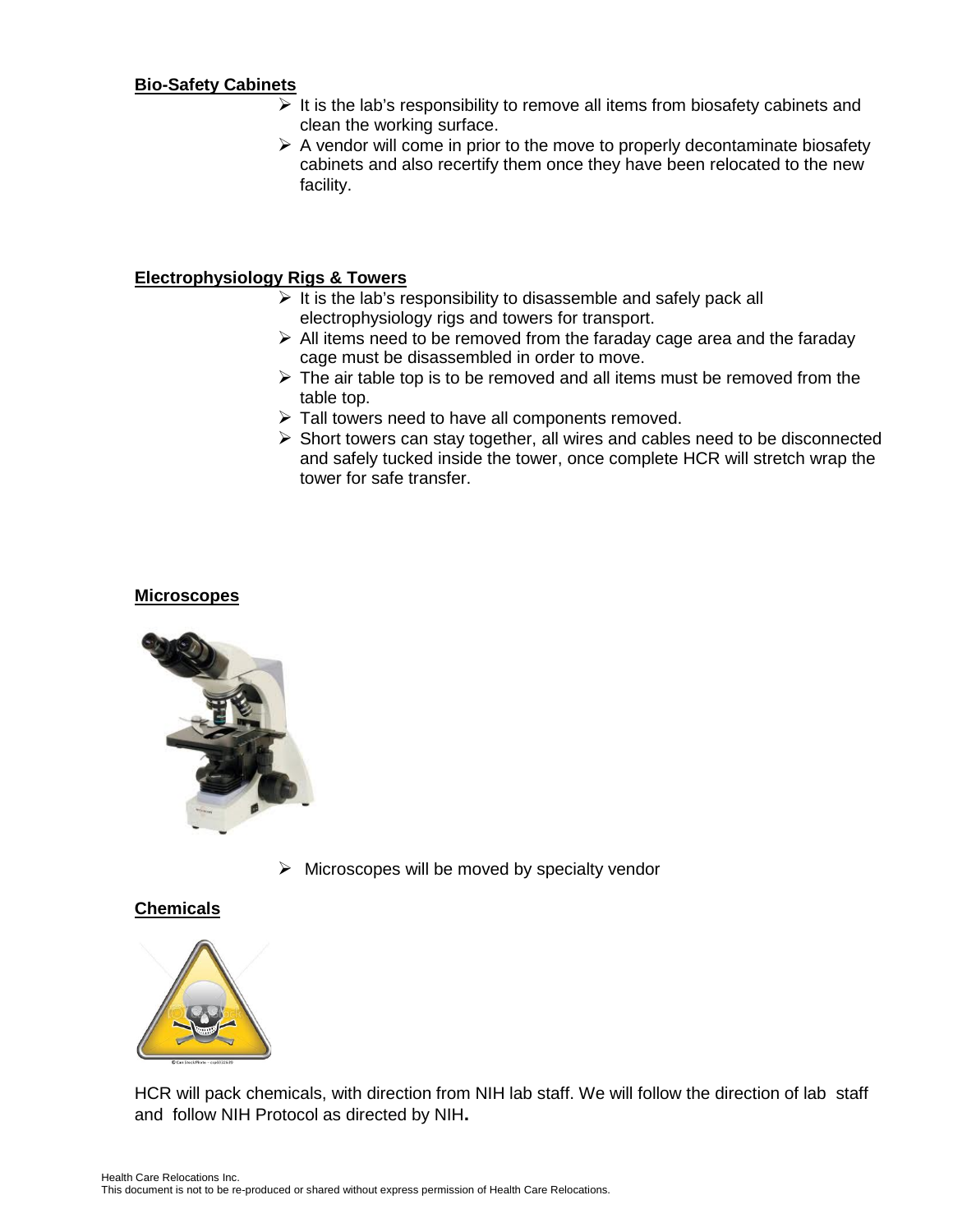## **Hot Labs**



Wipe tests are to be conducted prior to HCR moving any equipment from Hot Labs that are scheduled to transfer.

#### **Biohazards**



Please ensure that all equipment has been properly cleaned and free of all biohazards prior to transferring. Also ensure that there are rubber gloves (large size) on hand and keep HCR staff informed about when they should be donning gloves

#### **4. Labeling Instructions**

#### **HCR Labels**

**You will be required to properly label and identify items to be moved with HCR-provided labels. It is critical to the success of the relocation and imperative that the labeling be legible and concise.** 

The labels will arrive approximately one month prior to your relocation. Please do not use the labels to identify items that are not moving.

#### **IT will be packing computers**

Computers will require labels on the CPU, monitor, printer and scanner, as well as on one of the items placed inside the HCR-supplied zip lock bag for cables, keyboard, mouse and other miscellaneous peripherals.

If you require additional writing space, please use a second label. The more specific you are with labeling, the better.

**Note: If an item does not have a completed HCR label on it, the item will not be moved.**

#### **Label Instruction**

Using the labels provided, write your new Room, Workstation (if applicable), Floor and Department with a black felt-tipped marker using large, clear print.

For the safety of all involved in the move, HCR will not move items in labs that have not been appropriately cleaned. Please initial the label on equipment to indicate the equipment is clean and ready to move.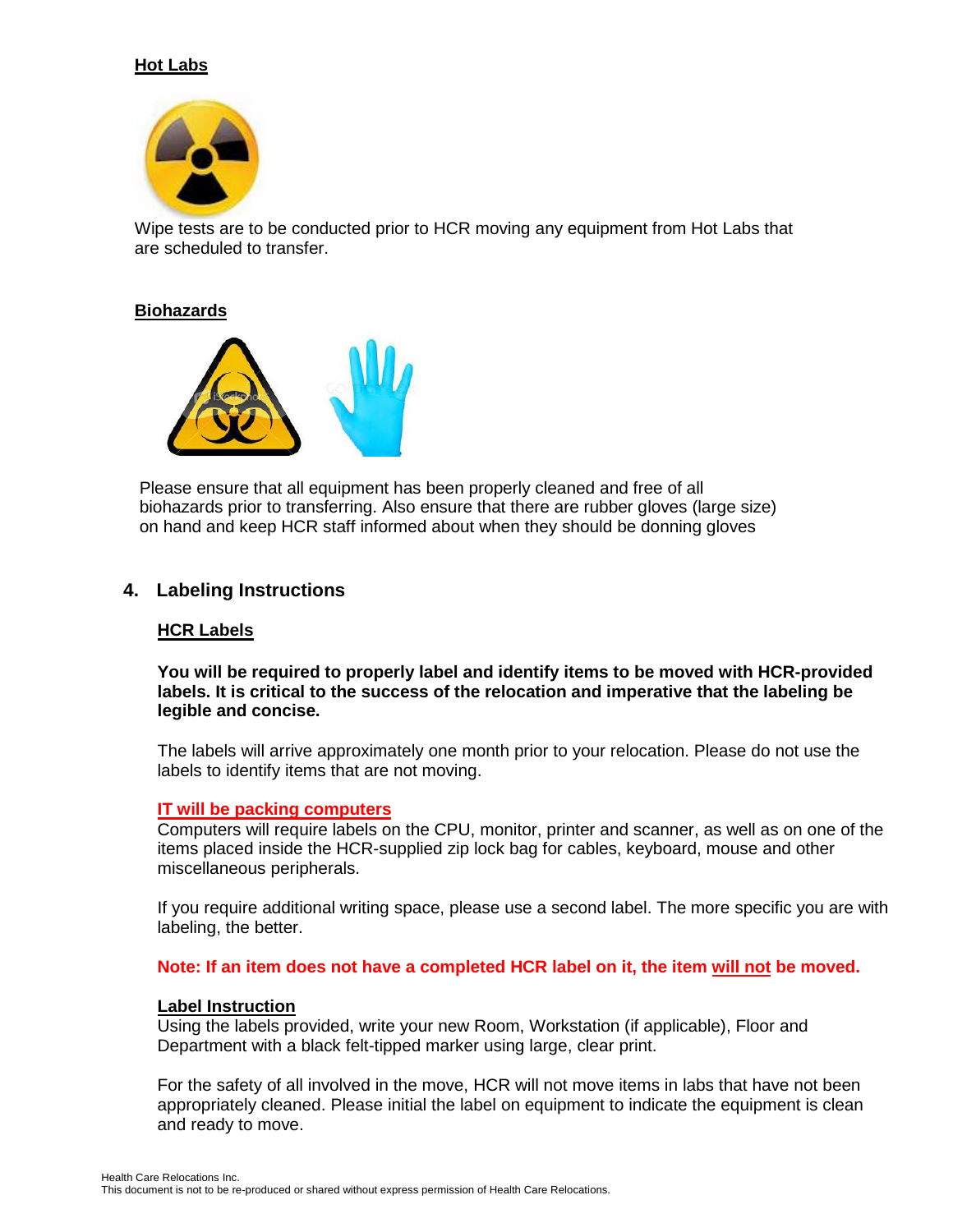## **Labels**

Each section will have colored labels for their specific areas. Please see below.



2nd Floor OOTC-Oberholtzer Lab 3rd Floor Molecular Diagnostics-Raffled Lab

2nd Floor Immunohistochemistry-Miettinen Lab

3rd Floor Cytogenetics-Arthur Lab

2nd Floor Cytopathology-Fillie Lab

2nd Floor Histology-Chinquee Lab

3rd Floor Autopsy-Chinquee Lab

2nd Floor Hematopathology-Jaffe Lab

3rd Floor Flow Cytometery-Stetler Lab

4th Floor HINH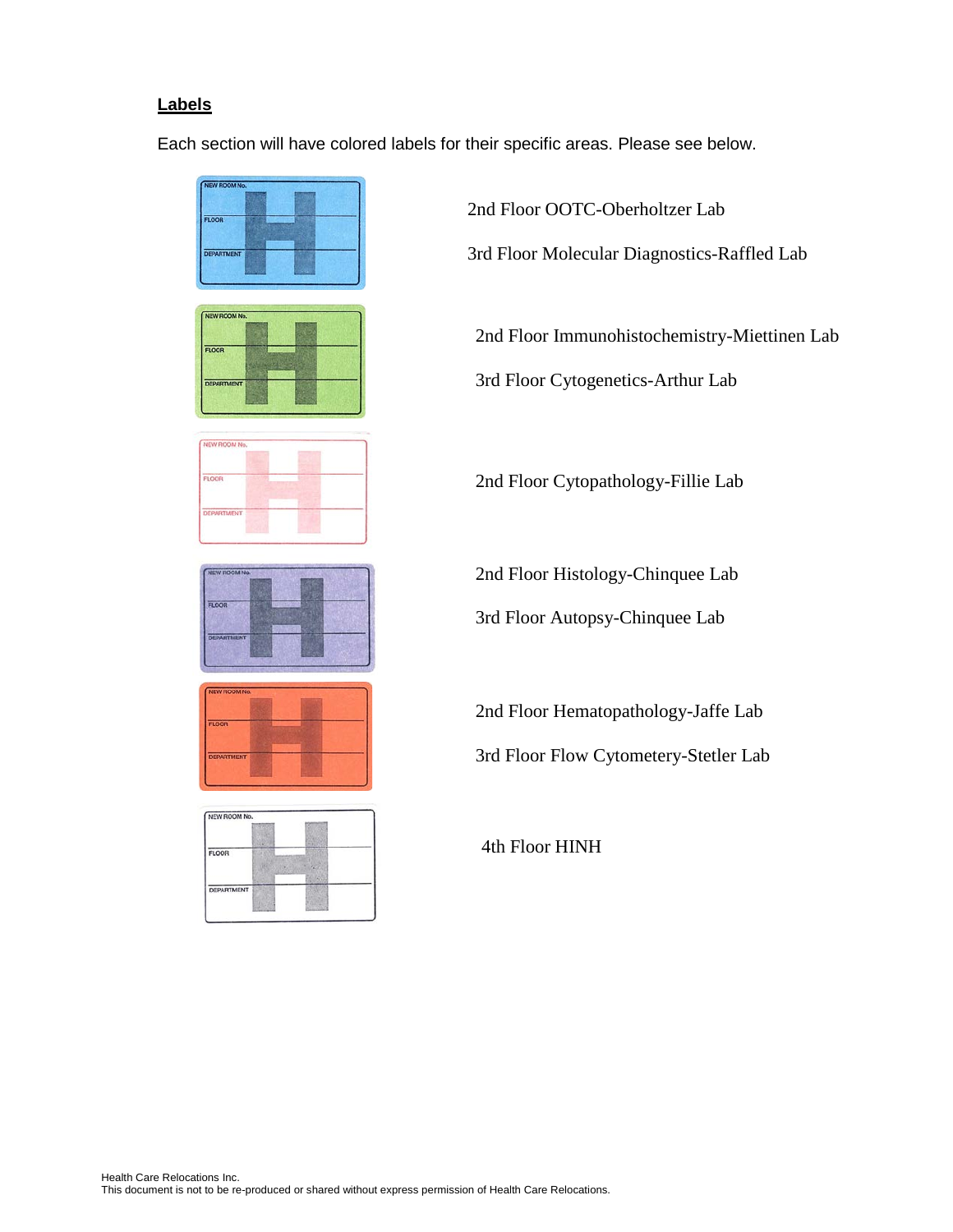#### **Placement of Labels**

Labels provided to you come in roll format and can be peeled off the wax paper backing and applied to the materials you wish to relocate. It is important to note that older facilities are often quite dry and this can affect the adhesive tension of the glue on the label. If you are labeling early, it is important to apply scotch tape across the labels to prevent them from falling off. Working with our supplier, HCR has gone to great lengths to develop labels that adhere to surfaces but will also remove easily.

**Some surfaces do not allow good adhesion of labels (i.e. fabric). If you feel that any of the labels you apply may come off, please tape them on.**

Please see the table on the below indicating where labels should be applied.

| <b>Equipment Type</b>                 | <b>Label Location</b>                         |
|---------------------------------------|-----------------------------------------------|
| <b>Misc. Lab Equipment</b>            | <b>Front, Top RH corner</b>                   |
| <b>Plastic Red Totes</b>              | Sides of Boxes as indicated (Not on Lid)      |
| <b>Mobile Gondolas</b>                | <b>End of Gondola as indicated</b>            |
| Desks (If moving)                     | <b>Front, Top RH Corner</b>                   |
| <b>Chairs (If moving)</b>             | <b>Plastic or Other Surface, Avoid Fabric</b> |
| <b>Filing Cabinets (If moving)</b>    | Front, Top, RH Corner                         |
| <b>Fridges / Freezers (If Moving)</b> | <b>Front, Top RH Corner</b>                   |
| <b>Computers (CPU Disk Drive)</b>     | <b>Surface Top, RH Bottom Corner</b>          |
| <b>CPU Monitor</b>                    | On the base, *Not on Screen*                  |
| <b>Printers / Scanners</b>            | <b>Front</b>                                  |
| <b>HCR Computer Bag</b>               | On one of the items inside (ie: keyboard)     |

#### **5. Delivery of Moving Equipment**

The HCR Move team will deliver Gondolas and Red Totes prior to your move date. An office usually requires 1-2 Gondolas with 1 Red Tote. Clinical and Exam room areas typically use very few Red Totes.

All packing must be completed in advance of your move. Since most of the contents will be on the HCR Gondolas, items required can easily be accessed at any time prior to your relocation.

Items that are labeled for moving but are too heavy or large to be placed in the supplied moving equipment (Gondolas / Red Totes) will be moved by HCR using other equipment.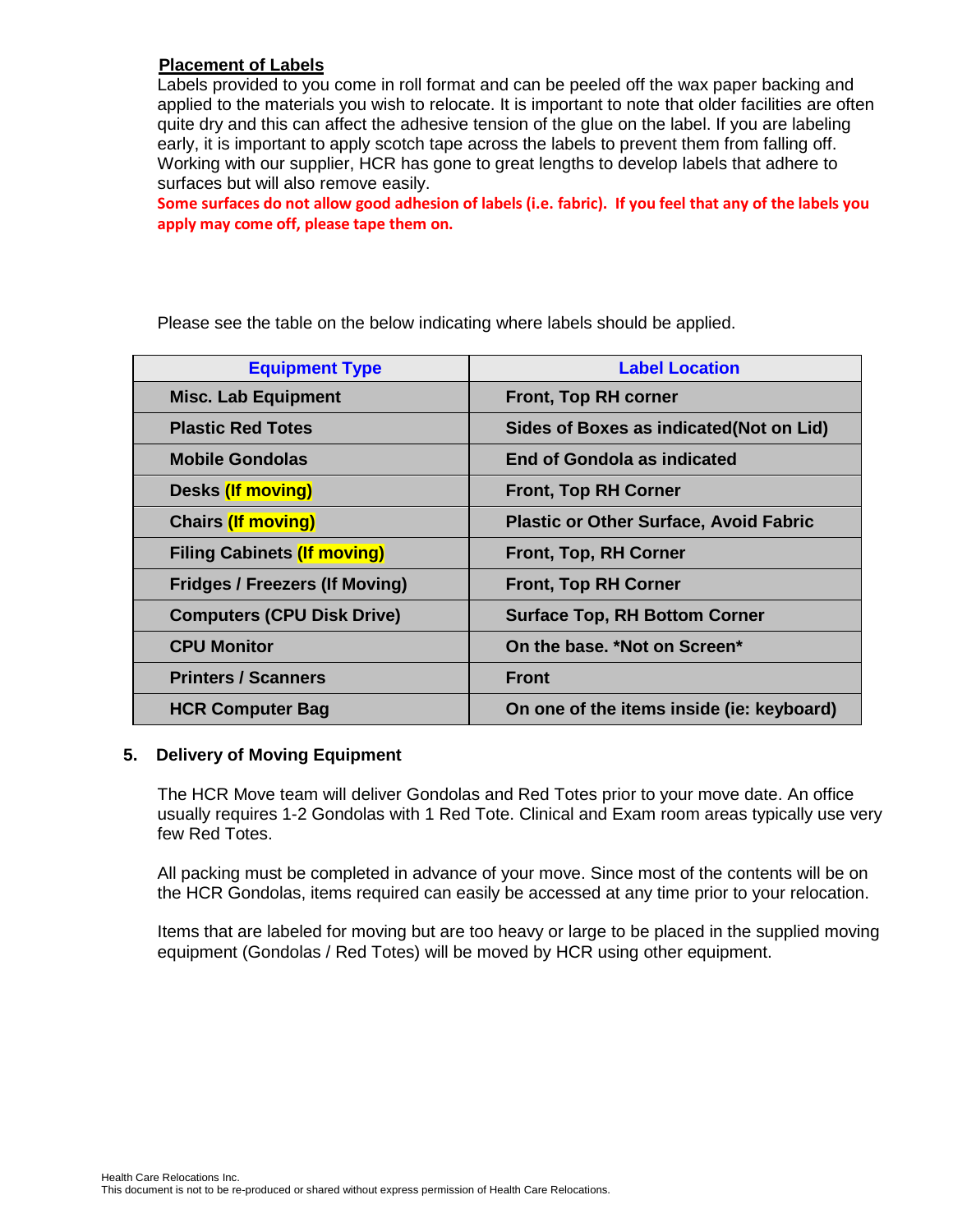## **6. Private Offices, Workstations, Common Areas**

#### **Filing Cabinets**

A filing cabinet should only be identified for relocation after verifying that it will fit. If you are moving items to a new filing cabinet, you must empty your existing cabinet and pack the materials on a Gondola.

#### **If you are moving an existing filing cabinet:**

Lateral filing cabinets do not need to be completely emptied. If you have a five drawer unit, it is only necessary to empty the top three drawers. Pack the contents on the supplied HCR Gondolas, placing the files in a vertical manner.

Vertical file cabinets will not have to be emptied as they can be relocated full.

#### **Personal Belongings**

Staff should take all personal items (personal artwork, photographs, diplomas, plants, etc.) that are fragile or valuable should be taken home with them before your move. Neither HCR nor NIH will be held liable for any damages or loss that may occur to personal property.

#### **Plants**

Plants will not be moved by HCR and should be taken home before a department's move day.

#### **Water Coolers**

We ask, if possible, that you suspend delivery of water orders approaching your move date and notify your bottled water provider of your new address within the facility. HCR will take care of moving your cooler.

## **7. Computer Equipment & Telephones**

#### **Computer Labeling**

Each piece of the PC will need to be labeled by the department prior to the relocation. This includes the CPU, monitor, printer and scanner, as well as the HCR-supplied zip-lock computer bag used for cables and peripherals (see below).

#### **Large Zip Lock Computer Bags**



HCR will provide large plastic re-sealable bags for every computer. This bag is for the keyboard, patch cables, power cords, mouse, and speakers. This will ensure that all parts of the computer reach their destination. It is also preferred that **one bag be used per computer**. The name of the computer should be added to the label in the bag (some keyboards, mice and peripherals are specific to an individual PC), this is especially important for rooms with more than one computer.

- $\triangleright$  Please affix a completed moving label to one of the items in the bag (keyboard) and it will move with your other computer components.
- $\triangleright$  Ensures appropriate pieces of the computer stay together for transfer to the new location.